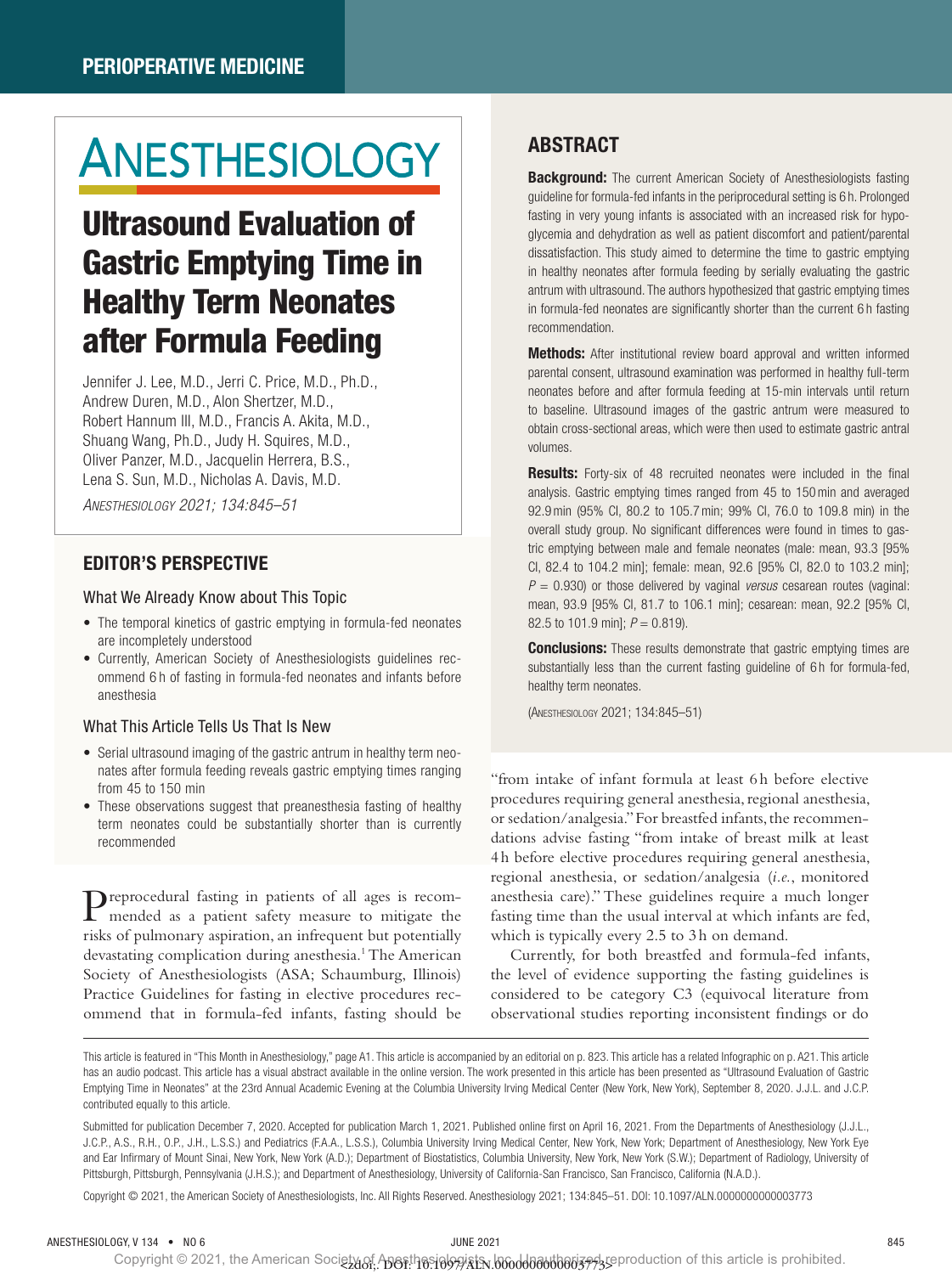not permit inference regarding benefit or harm) regarding gastric volume and pH, and category D (insufficient evidence from literature) with regard to risks of pulmonary aspiration. The patient safety issues that have not been considered in these recommendations are the physiologic effects of prolonged fasting in very young infants. While many practitioners encourage babies to have clear fluids up to 2h before the procedure, neonates and young infants may not accept clear fluids. Prolonged fasting without clear fluid supplementation could therefore seriously increase the risks of dehydration in this vulnerable population.

Prolonged fasting could also lead to hypoglycemia in the very young due to the lack of glycogen stores,<sup>2</sup> immaturity of gluconeogenic pathways, and inadequate ketogenic responses to hypoglycemia.3 A high incidence of hypoglycemia has been documented for young children who were fasted preoperatively by Thomas, who found 28% of children younger than 47 months of age and weighing less than 15.5 kg who had fasted preoperatively became hypoglycemic, some profoundly.4 Hypoglycemia and dehydration may manifest as hemodynamic instability at the time of anesthesia induction and cause significant harm.5–7 Finally, prolonged durations of fasting could result in high rates of noncompliance and may thus compromise the goals of aspiration prevention and patient safety.

Recently, several studies have documented the use of gastric ultrasound as a valid tool for the assessment of antral area in adults and older children.<sup>8-14</sup> Specifically, the area of the gastric antrum has been shown to accurately predict gastric volume.<sup>15,16</sup> The aim of this study was to generate evidence to support or refute current preprocedural *non per os* (NPO) guidelines for neonates by determining gastric emptying times using ultrasound of the gastric antrum after formula feeding, which would optimize patient safety and well-being in addition to patient/ parental satisfaction. Our hypothesis is that the gastric emptying time in healthy neonates after formula feeding is less than the current guideline of 6h of fasting.

#### Materials and Methods

This study was approved by the Columbia University Institutional Review Board (May 2015; AAAP6304). This clinical trial was registered in the ClinicalTrials.gov database on January 28, 2016 (NCT02665923; principal investigator: L.S. Sun). A data analysis plan was written and posted on a publicly accessible server (ClinicalTrials.gov), and a statistical analysis plan was written and filed with a private entity (Anesthesia Patient Safety Foundation, Rochester, Minnesota) before data were accessed. All mothers on the postpartum well-baby units at the Allen Hospital (New York, New York) and Morgan Stanley Children's Hospital of New York Presbyterian Hospital (New York, New York) were screened to identify healthy full-term (postmenstrual age greater than or equal to 36 weeks) neonates aged 0 to 5 days who were formula-fed for possible recruitment.

Exclusion criteria included individuals who (1) required resuscitation at delivery; (2) were admitted to the neonatal intensive care unit; (3) were diagnosed with gastroesophageal reflux or other feeding difficulty; or (4) received any medication known to accelerate or delay gastric emptying, including but not limited to opioid-containing medications and antacids.

Study details were discussed with the mother and/or father, and then written informed consent was obtained. Demographic information and clinical history were recorded from the electronic medical record. Participants underwent an initial ultrasound scan immediately before feeding to determine the baseline gastric antral crosssectional area, then fed formula. This feeding volume was recorded. After feeding, serial ultrasounds of the gastric antral area were obtained every 15min until the antral area returned to "baseline," which was defined as within 10% of prefeeding measurements. The time lapse from gastric antral cross-sectional area before feeding until its return to baseline was considered the gastric emptying time, which was the primary outcome of this study; therefore, each participant acted as his or her own control for the sonographic measurements.

The study was designed to obtain data for further analysis at later ages as secondary outcomes. However, the current study focuses on reporting the findings in neonates and the primary outcome.

#### Ultrasound Measurements and Calculations

Gastric antral ultrasound was performed using the SonoSite Edge II (FujiFILM SonoSite, Inc., USA) with a highfrequency linear transducer in the sagittal plane with patients positioned in the right lateral decubitus position. The transducer was tilted and rotated as necessary to visualize a cross-sectional view of the antrum immediately adjacent to the left lobe of the liver (fig. 1).

Gastric antral cross-sectional area was measured using the two-diameter method where two perpendicular diameters (A, B) were measured and then, assuming a perfect elliptical shape, the cross-sectional area was calculated by the formula for area of an ellipse: cross-sectional  $area = \frac{1}{4}AB\pi$  (representative measurements shown in fig. 1). Cross-sectional area was then used to estimate the gastric antral volume using the following formula: gastric antral volume = (weight)  $\times$  [0.009  $\times$  cross-sectional area - 1.36]. This formula is derived from the model created by Schmitz *et al.*, 16 the only model created for pediatric patients. All measurements were taken by four trained study investigators (A.D., A.S., R.H., N.A.D.) and were later reviewed by a pediatric radiologist coinvestigator (J.H.S.).

#### Statistical Analysis

All statistical analyses were performed in Excel 15.23 (Microsoft [USA] Excel 2016) and RStudio 1.2.5019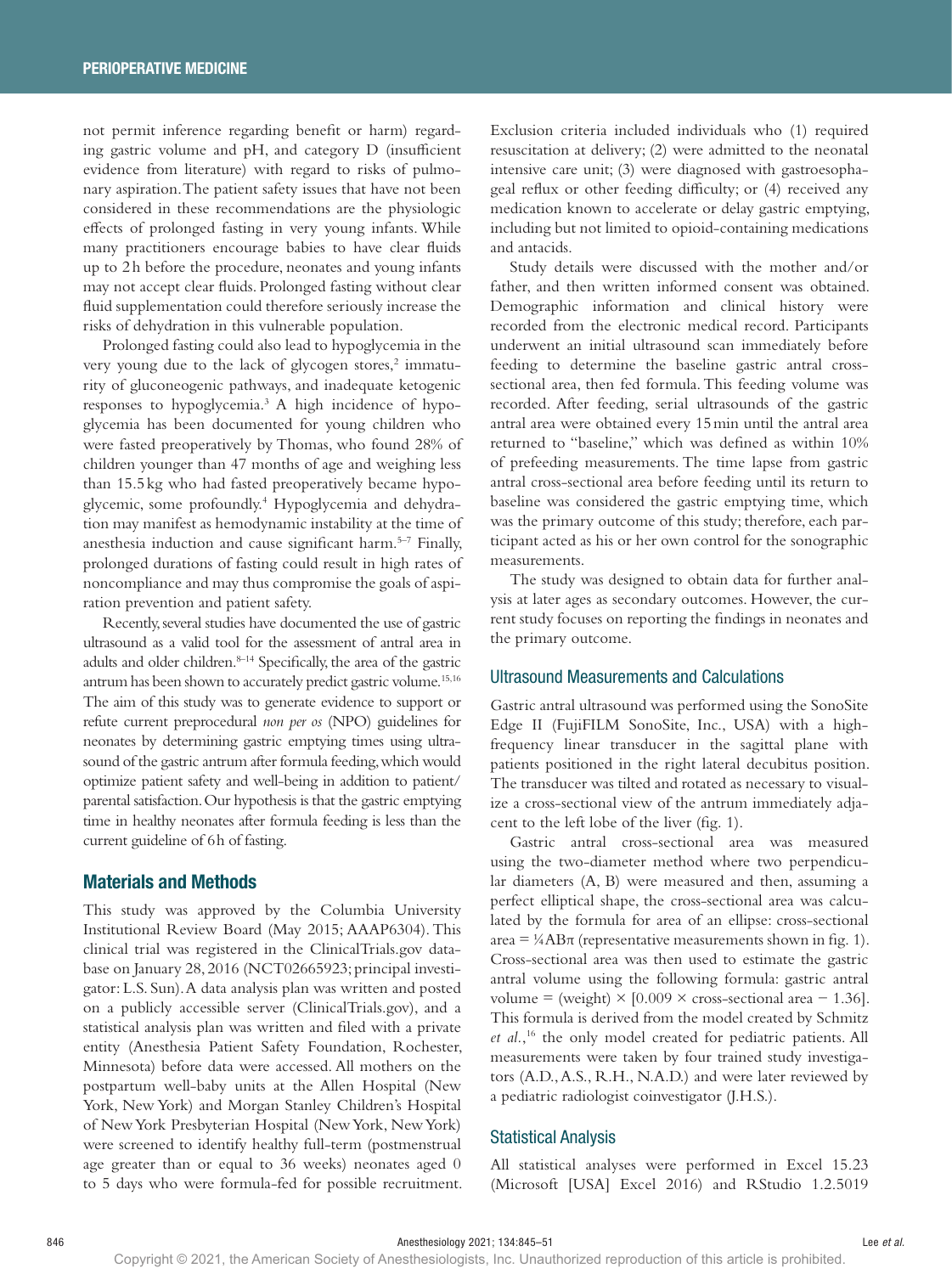



(RStudio, Inc. [USA] 2009 to 2019). A histogram was used to assess data distribution. Descriptive analyses of demographic and clinical data were conducted. Continuous data are reported as mean  $\pm$  SD. Categorical data are reported as counts and percentages. Data for time to gastric emptying are reported as mean  $\pm$  SD, 95% CI, 99% CI, median (interquartile range), and range (minimum to maximum). We compared the mean gastric emptying time in neonates to 6 h of fasting by using a one-sided one-sample *t* test. Preplanned subgroup analyses by sex and mode of delivery were also conducted. The Welch *t* test for unequal variance was used to compare two sample means for continuous data, and the Fisher exact test was used to compare categorical data in these subgroups. Pearson correlation coefficients were used to identify any correlation between participant age, gestational age at birth, weight, amount fed, baseline gastric antral cross-sectional area, and time to gastric emptying. A *P* value less than 0.05 was considered statistically significant. An average trendline for the time course of gastric emptying was plotted by calculating the average of gastric antral cross-sectional area measurements for all 46 participants at each 15-min interval from prefeeding until return to baseline (fig. 2).

Sample size needed was calculated based on our pilot study data with seven neonates that had a mean gastric emptying time of  $62 \pm 16$  min. With 30 neonates, there would be 80% power to detect a difference of 8.5min between the null hypothesis mean (360min based on current NPO guidelines) and the alternative hypothesis mean (351.5min, and an assumed SD of 16) at a significance level of 0.05 using a two-sided one-sample *t* test. Assuming the same SD

of 16, the sample size of 50 neonates would detect a difference of 6.5 min in mean gastric emptying times at  $P = 0.05$ , or a difference of 8.0 min at the more stringent  $P = 0.01$ .

#### **Results**

Forty-six of the total 48 recruited neonates were included in the final analysis and had complete data for ultrasound measurements. Two participants were excluded because they were unable to complete their studies, and the last measurements were not considered to be a return to baseline. One participant was discharged home, and the study was terminated after the 75-min time point; the other was taken for testing before they were able to complete the study, and the study was terminated after the 105-min time point.

Maternal and neonatal demographic characteristics of the enrolled study group are summarized in table 1. There was an equal distribution of sex in the overall study group (males: 23 of 46 [50.0%]; females: 23 of 46 [50.0%]). Ages of participants were  $1.5 \pm 0.7$  days. Their weights were  $3.3 \pm 0.5$  kg, and gestational ages were  $39.4 \pm 1.4$  weeks. Apgar score at 1 min was  $8.6 \pm 0.1$  and at 5 min,  $9.0 \pm 0.2$ . The majority (91.3%) of neonates were of Hispanic race/ethnicity (42 of 46), and 58.7% were delivered *via* cesarean section (27 of 46).

Maternal gravidity was 2.9  $\pm$  1.9, and parity was 2.0  $\pm$ 1.2. In close to half of the mothers (22 of 46 [47.8%]), health issues were present. The volume of formula fed in the participants was  $29.7 \pm 10.6$  ml  $(9.0 \pm 3.2$  ml/kg), with time elapsed since feeding before study scan averaging  $3.1 \pm 0.8$ h. Overall, gastric emptying times ranged from 45 to 150min

Copyright © 2021, the American Society of Anesthesiologists, Inc. Unauthorized reproduction of this article is prohibited.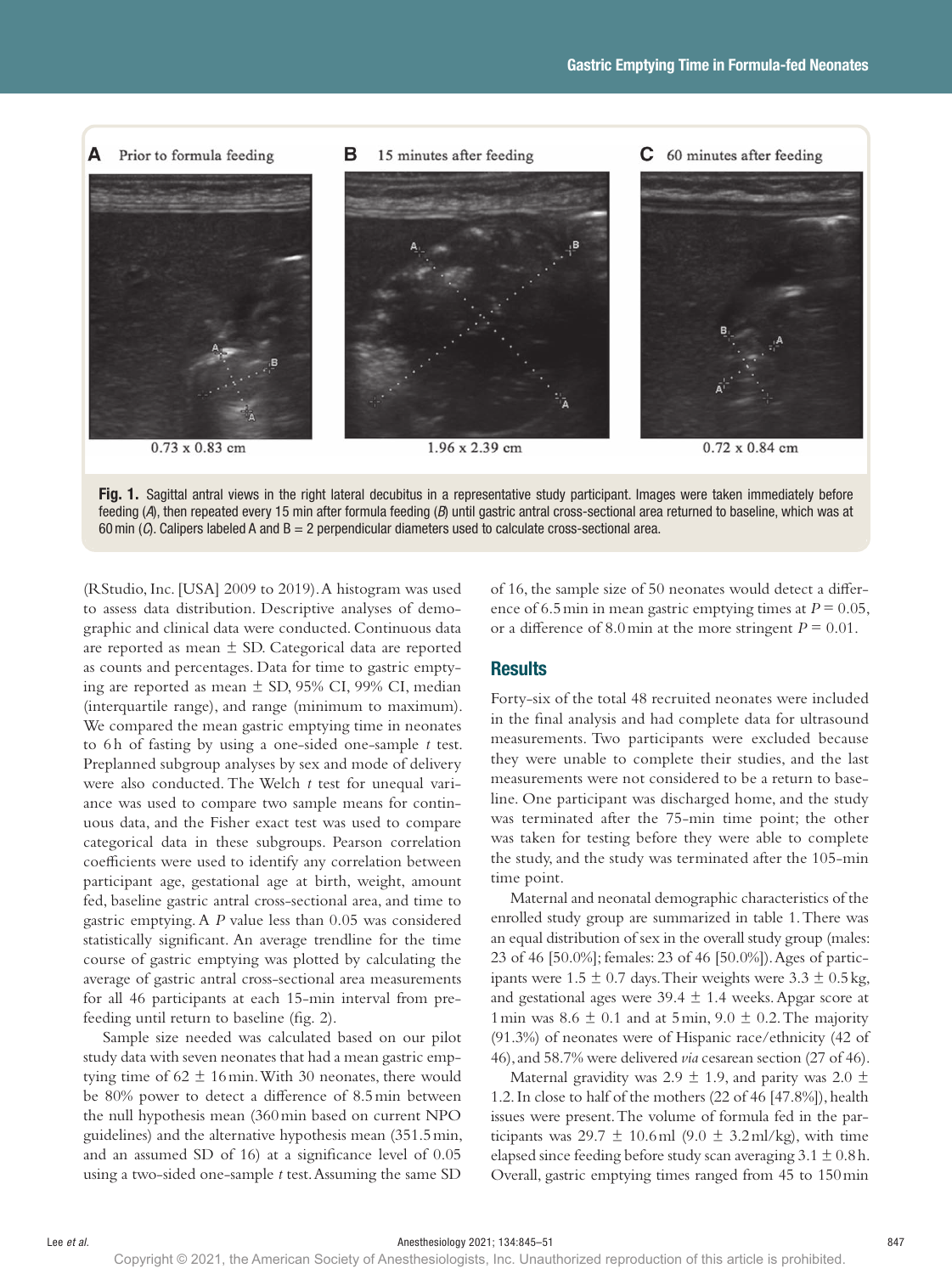

baseline for each study participant (n = 46). The average trendline is represented by the *black dotted line*.

with a mean of 92.9min (95% CI, 80.2 to 105.7min; 99% CI, 76.0 to 109.8min). The median gastric emptying time was 90min (interquartile range, 75 to 105min; table 2). Gastric emptying time was significantly less than the current NPO guideline of 6h for formula (*P* < 0.0001).

Subgroup analyses by sex and mode of delivery were also conducted. Female participants were older than male participants (1.7  $\pm$  0.7 days *vs.* 1.3  $\pm$  0.7 days). Apgar scores at 1min were lower in neonates delivered by cesarean section compared with the vaginal route  $(8.3 \pm 1.4 \text{ vs. } 9.0 \pm 0.0)$ . Otherwise, there were no substantial differences in mother or participant characteristics between these subgroups.

Gastric emptying times were not found to be significantly different between male (mean, 93.3 [95% CI, 82.4 to 104.2 min]) and female neonates (mean, 92.6 [95% CI, 82.0 to 103.2 min];  $P = 0.930$  or those delivered by vaginal (mean, 93.9 [95% CI, 81.7 to 106.1 min]) and cesarean routes (mean, 92.2 [95% CI, 82.5 to 101.9 min]; *P* = 0.819). No significant correlation was found between participant age ( $P = 0.739$ ), gestational age at birth ( $P = 0.138$ ), weight  $(P = 0.609)$ , amount fed  $(P = 0.294)$ , and time to gastric emptying using the Pearson correlation. There was a moderate negative correlation between baseline antral crosssectional area and time to gastric emptying (Pearson correlation coefficient =  $-0.35$ ; *P* = 0.018). The overall time course of gastric emptying for each individual study participant and the average trendline are depicted in figure 2.

#### **Discussion**

In this study, we assessed gastric emptying times in healthy neonates in order to provide evidence to support or refute current NPO guidelines for formula as established by the ASA. We report gastric emptying times using serial ultrasonography in the neonatal population. In this well-powered clinical trial, we found the time to return to baseline antral cross-sectional area was  $92.9 \pm 42.6$  min in 46 healthy fullterm neonates aged 0 to 5 days. The upper range of gastric emptying time was 150min, while the upper limit at the 99% CI was 109.8min. There were no significant differences in gastric emptying time in subgroup analyses according to sex or mode of delivery. These findings suggest that the current fasting guidelines may be more stringent than necessary by more than 3h.

This study's results are concordant with a recent report from Europe published by Beck *et al.* that evaluated 22 preterm infants who received either breast or formula milk by hourly sonographic measurements and calculated a mean gastric emptying time of 218min, which is less than the current national fasting guideline of 4h for any milk composition in Germany.17 When compared to preterm infants, the current study suggests that full-term neonates may exhibit even more rapid gastric emptying.

The ultrasound assessment of gastric antral area has been established as a reliable and reproducible method of

Copyright © 2021, the American Society of Anesthesiologists, Inc. Unauthorized reproduction of this article is prohibited.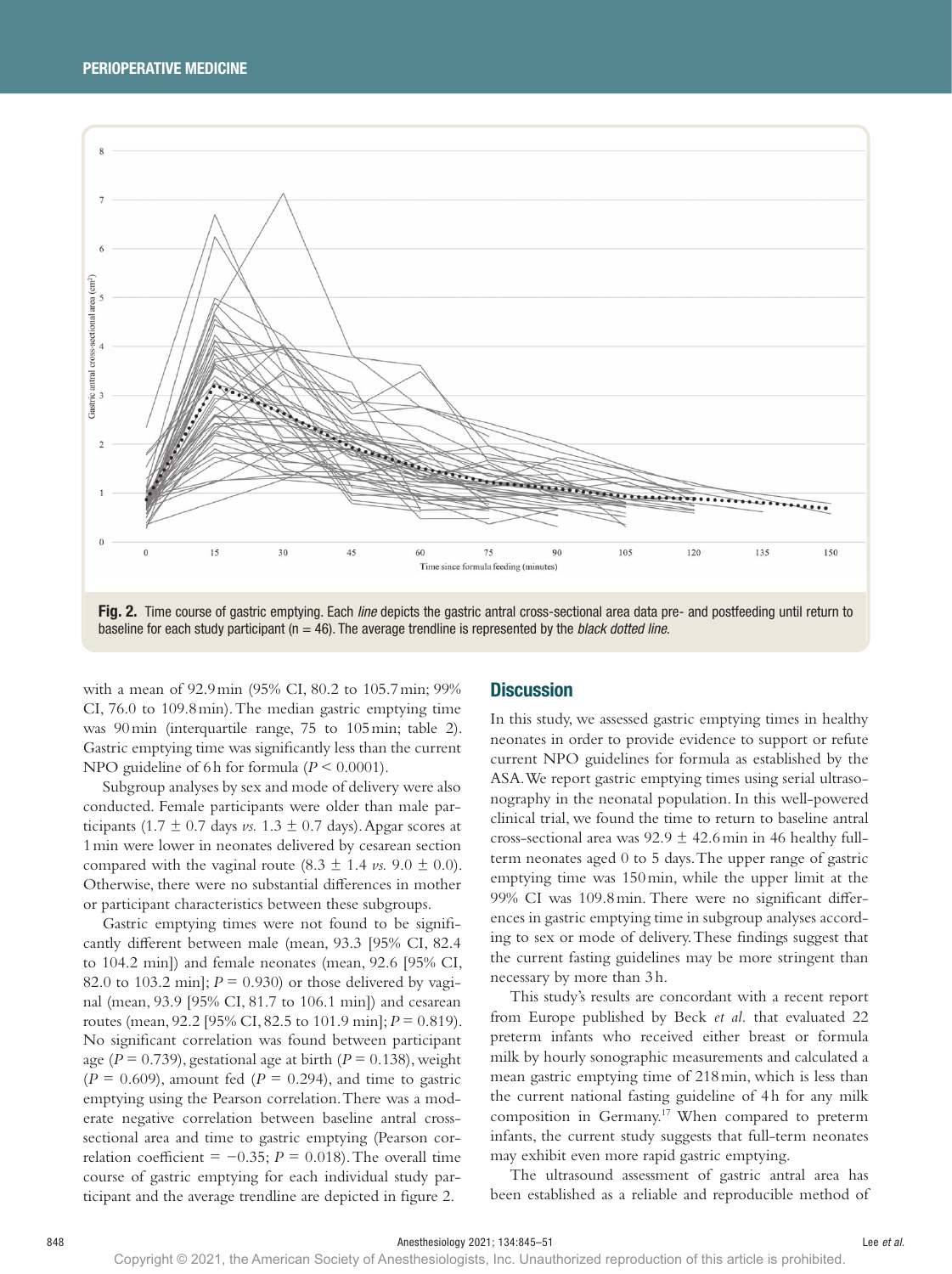|                                         | All $(N = 46)$                  | Male $(n = 23)$                 | Female $(n = 23)$               | Vaginal ( $n = 19$ )            | Cesarean ( $n = 27$ )           |
|-----------------------------------------|---------------------------------|---------------------------------|---------------------------------|---------------------------------|---------------------------------|
| Age, days*                              | $1.5 \pm 0.7$                   | $1.3 \pm 0.7$                   | $1.7 \pm 0.7$                   | $1.4 \pm 0.7$                   | $1.6 \pm 0.7$                   |
| Sex                                     |                                 |                                 |                                 |                                 |                                 |
| Male $(\% )$                            | 23(50.0)                        |                                 |                                 | 9(47.4)                         | 14 (51.9)                       |
| Female (%)                              | 23(50.0)                        |                                 |                                 | 10(52.6)                        | 13 (48.2)                       |
| Race/ethnicity                          |                                 |                                 |                                 |                                 |                                 |
| White (%)                               | 1(2.2)                          | 1(4.3)                          | 0(0)                            | 0(0)                            | 1(3.7)                          |
| Hispanic (%)                            | 42 (91.3)                       | 21(91.3)                        | 21(91.3)                        | 17 (89.5)                       | 25(92.6)                        |
| Black (%)                               | 4(8.7)                          | 1(4.3)                          | 3(13.0)                         | 2(10.5)                         | 2(7.4)                          |
| Asian (%)                               | 2(4.3)                          | 1(4.3)                          | 1(4.3)                          | 1(5.3)                          | 1(3.7)                          |
| Weight, kg*                             | $3.3 \pm 0.5$                   | $3.5 \pm 0.6$                   | $3.2 \pm 0.5$                   | $3.4 \pm 0.5$                   | $3.3 \pm 0.6$                   |
| Gestational age at birth, weeks*        | $39.4 \pm 1.4$                  | $39.5 \pm 1.3$                  | $39.3 \pm 1.6$                  | $39.7 \pm 1.5$                  | $39.2 \pm 1.4$                  |
| Apgar scores*                           |                                 |                                 |                                 |                                 |                                 |
| $1$ min                                 | $8.6 \pm 0.1$                   | $8.4 \pm 1.5$                   | $8.7 \pm 0.7$                   | $9.0 \pm 0.0$                   | $8.3 \pm 1.4$                   |
| 5 min                                   | $9.0 \pm 0.2$                   | $9.0 \pm 0.0$                   | $9.0 \pm 0.3$                   | $9.1 \pm 0.2$                   | $9.0 \pm 0.2$                   |
| Mode of delivery                        |                                 |                                 |                                 |                                 |                                 |
| Vaginal (%)                             | 19(41.3)                        | 9(39.1)                         | 10(43.3)                        |                                 |                                 |
| Cesarean (%)                            | 27(58.7)                        | 14 (60.9)                       | 13 (56.5)                       |                                 |                                 |
| Maternal characteristics                |                                 |                                 |                                 |                                 |                                 |
| Gravidity*                              | $2.9 \pm 1.9$                   | $2.8 \pm 2.2$                   | $2.9 \pm 1.7$                   | $2.4 \pm 1.4$                   | $3.2 + 2.2$                     |
| Parity*                                 | $2.0 \pm 1.2$                   | $1.7 \pm 1.3$                   | $2.2 \pm 1.2$                   | $1.6 \pm 0.9$                   | $2.0 \pm 1.4$                   |
| Maternal health issues (%)              | 22 (47.8)                       | 13 (56.5)                       | 9(39.1)                         | 6(31.6)                         | 16 (59.3)                       |
| Time since last feeding, h*             | $3.1 \pm 0.8$                   | $3.1 \pm 0.9$                   | $3.1 \pm 0.5$                   | $2.9 \pm 0.5$                   | $3.2 \pm 0.9$                   |
| Amount of last feeding, ml; ml/kg*      | $30.1 \pm 10.6$ ; $9.0 \pm 2.9$ | $29.3 \pm 11.0$ ; $8.4 \pm 2.8$ | $30.8 \pm 10.4$ ; $9.6 \pm 2.9$ | $30.5 \pm 12.5$ ; $9.1 \pm 3.4$ | $29.8 \pm 9.3$ ; $9.0 \pm 2.6$  |
| Amount of current feeding, ml; ml/kg*   | $29.7 \pm 10.6$ ; $9.0 \pm 3.2$ | $28.0 \pm 8.4$ ; $8.2 \pm 2.7$  | $31.4 \pm 12.5$ ; $9.8 \pm 3.5$ | $28.6 \pm 10.9; 8.6 \pm 3.0$    | $30.5 \pm 10.6$ ; $9.3 \pm 3.3$ |
| Baseline gastric antral cross-sectional | $0.9 \pm 0.4$                   | $0.9 \pm 0.3$                   | $0.9 \pm 0.5$                   | $0.8 \pm 0.3$                   | $0.9 \pm 0.4$                   |
| area, $cm2*$                            |                                 |                                 |                                 |                                 |                                 |

Table 1. Demographic and Clinical Characteristics of the Study Group

Summary of the overall study population and by subgroups (sex and mode of delivery) is presented here. Numbers for race/ethnicity may exceed the total n, as some patients fall into multiple designations.

\*Values are mean ± SD.

| Table 2. Primary Outcome Analysis of Gastric Emptying Time |  |  |  |
|------------------------------------------------------------|--|--|--|
|------------------------------------------------------------|--|--|--|

|                               | All<br>$(N = 46)$ | <b>Male</b><br>$(n = 23)$ | <b>Female</b><br>$(n = 23)$ | <b>P</b> Value | <b>Vaginal</b><br>$(n = 19)$ | <b>Cesarean</b><br>$(n = 27)$ | P Value |
|-------------------------------|-------------------|---------------------------|-----------------------------|----------------|------------------------------|-------------------------------|---------|
| Time to gastric emptying, min |                   |                           |                             |                |                              |                               |         |
| Mean $\pm$ SD                 | $92.9 \pm 42.6$   | $93.3 \pm 25.2$           | $92.6 \pm 24.6$             | 0.930          | $93.9 \pm 25.4$              | $92.2 \pm 24.5$               | 0.819   |
| 95% CI                        | 80.2-105.7        | 82.4-104.2                | 82.0-103.2                  |                | $81.7 - 106.1$               | 82.5-101.9                    |         |
| 99% CI                        | 76.0-109.8        | 78.5-108.1                | 78.1-107.1                  |                | $71.1 - 110.7$               | $79.1 - 105.3$                |         |
| Median (interguartile range)  | $90(75 - 105)$    | $90(75 - 112.5)$          | $90(75 - 105)$              |                | $90(75 - 105)$               | $90(75 - 105)$                |         |
| Minimum, maximum              | 45.150            | 45.135                    | 60, 150                     |                | 45.150                       | 45.135                        |         |

Data for time to gastric emptying in the overall study group and by subgroups. No significant differences in primary outcome were found according to sex or mode of delivery.

determining gastric volume with high intra- and interrater reliability.18 It has also been shown to correlate closely with scintigraphic measurement, an invasive definitive standard using radioactive material,<sup>19</sup> and most studies report a linear correlation between antral cross-sectional area and gastric antral volume with Pearson correlation coefficients ranging from 0.6 to 0.91, particularly in the right lateral decubitus position.<sup>20</sup> Gastric content and volume assessment may serve as a new point-of-care ultrasound application to help determine aspiration risk, particularly in urgent or emergent situations and for patients with certain comorbidities.

While the goal of current fasting guidelines is to reduce the occurrence of pulmonary aspiration during the periprocedural period, the reported incidence of pulmonary aspiration, in addition to its associated morbidity and mortality, is extremely low.21–23 On the other hand, prolonged fasting has frequently been associated with volatile intraoperative hemodynamics, hypoglycemia, and significant preoperative irritability. A recent study comparing the effects of optimized fasting times in children younger than 36 months of age found lower ketone body concentration, decreased incidence of hypotension, and an increase in mean arterial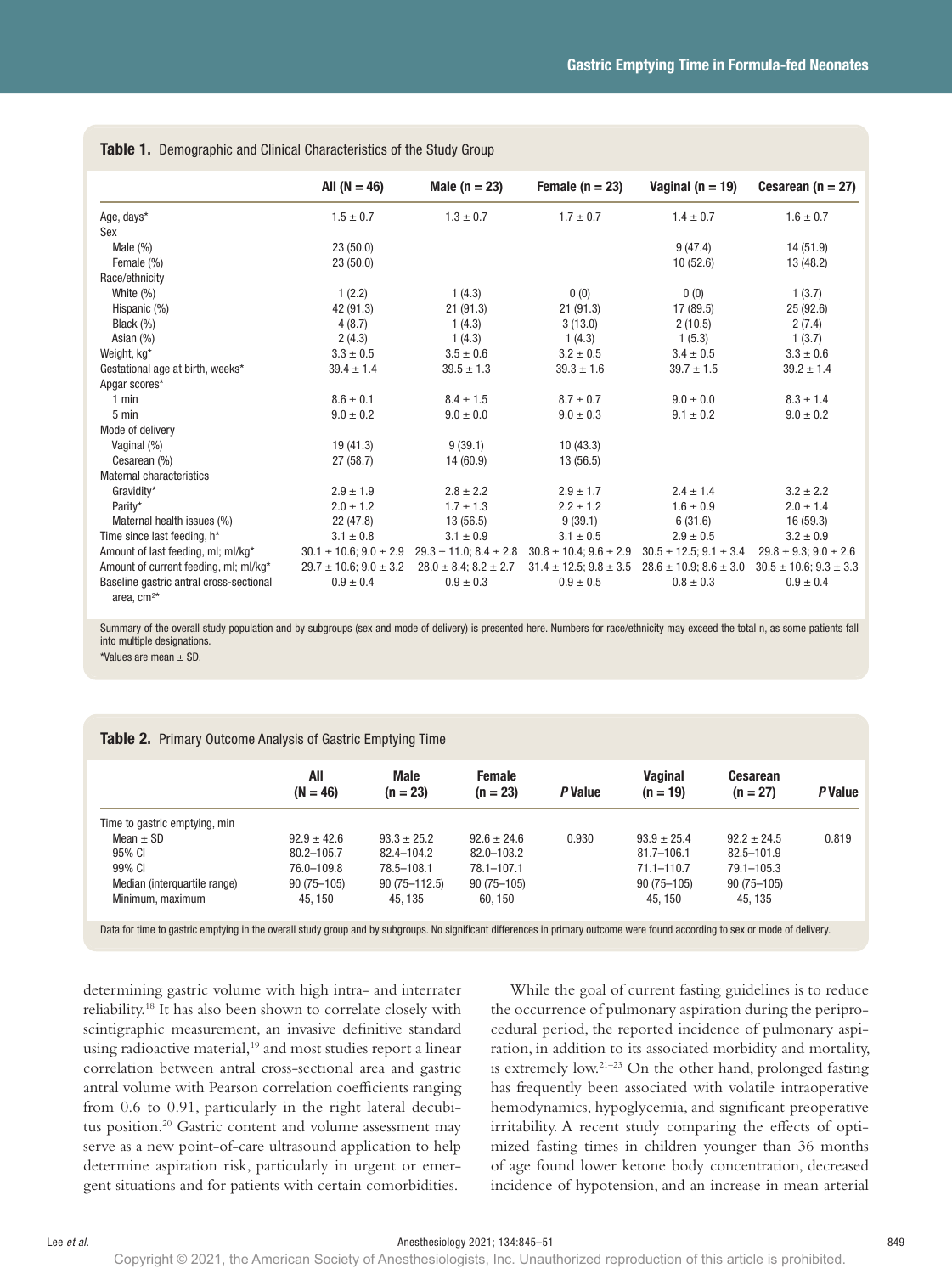pressure after induction of anesthesia with no reported pulmonary aspiration events.24

Similarly, Andersson *et al.* examined the effects of allowing 10,015 pediatric patients to drink clear fluids until called to the operating room. They found an incidence of pulmonary aspiration of 0.03%, which is comparable to the reported incidence when following traditional guidelines.<sup>25</sup> A large multicenter study recently concluded that NPO status is not an independent predictor of major complications or aspiration.<sup>26</sup>

Liberalizing fasting times may not only improve patient/ parental satisfaction but also minimize the risks of hypoglycemia and dehydration for the very young infant. In addition, it could also improve workflow in procedural areas and in the operating rooms by avoiding excessive time required to achieve desired NPO status.

This study has several limitations. First, only formula-fed babies were included due to the difficulty of quantifying the volume of breast milk ingested in nursing neonates. Many neonates are breastfed, and therefore the results of this study cannot necessarily be extrapolated to these babies. Breast milk has been shown to empty more rapidly than formula<sup>27</sup>; thus, while definitive studies need to be done for breastfed babies, it can reasonably be inferred that the time to gastric emptying may be far less than 3h given our findings.

Second, the model used to calculate gastric antral volume from cross-sectional area was first created by Schmitz *et al.* for pediatric patients aged 6 to 10 yr.16 Although the model was not specifically validated in very young infants, gastric emptying time in this study uses return to baseline as the endpoint, thus providing a consistent approach to the assessment of gastric emptying times.

Third, the amount of formula ingested was not standardized in this study. However, in our analysis, we did not find a significant correlation between the amount ingested and gastric emptying time. Fourth, our study population was predominantly of Hispanic race/ethnicity. While generalizing the results must be cautiously applied to the ethnically and racially diverse U.S. population, it is important to note that there have been no ethnic or racial differences reported in gastric emptying time. Finally, this study specifically evaluated gastric emptying times in healthy neonates aged 0 to 5 days. It is unclear whether findings from this study may be generalizable to neonates requiring surgery with underlying pathologies or to older infants.

Future research directions would include larger neonatal ultrasound studies to corroborate any evidence from our current study and would be powered to detect rare pulmonary aspiration events. Another definitive study would compare existing and new NPO guidelines, as proposed by findings from this trial, in an actual perioperative setting using indicators such as NPO times, blood glucose levels, and quantitative measures of volume status. More data are needed to determine whether reduced fasting would have any effect on perioperative outcomes.<sup>28</sup>

In conclusion, gastric emptying time, as assessed by serial ultrasound after formula feeding in healthy full-term neonates, was determined to never exceed 2.5h using upper range or 99% CI. Currently, the ASA recommends a preprocedural fasting time of 6h for formula feeding. This study suggests that abbreviating the fasting guidelines in formula-fed neonates requiring anesthesia and sedation may need to be considered for the optimization of patient safety, comfort, and satisfaction.

#### Acknowledgments

The authors would like to thank the study participants and families who generously shared their time for the purposes of this project. The authors would also like to thank the staff of the well-baby units at the Allen Hospital (New York, New York) and Morgan Stanley Children's Hospital of New York Presbyterian Hospital (New York, New York) for their support of this study.

#### Research Support

This study was supported by a grant from the Anesthesia Patient Safety Foundation (Rochester, Minnesota) to Dr. Davis and Dr. Sun.

#### Competing Interests

The authors declare no competing interests.

#### **Correspondence**

Address correspondence to Dr. Sun: PH 5-544, 630 West 168th Street, New York, New York 10032. Email: [lss4@](mailto:lss4@cumc.columbia.edu) [cumc.columbia.edu](mailto:lss4@cumc.columbia.edu). This article may be accessed for personal use at no charge through the Journal Web site, www. anesthesiology.org.

#### **References**

- 1. Practice guidelines for preoperative fasting and the use of pharmacologic agents to reduce the risk of pulmonary aspiration: Application to healthy patients undergoing elective procedures: An updated report by the American Society of Anesthesiologists Committee on Standards and Practice Parameters. ANESTHESIOLOGY 2017; 126:376–393
- 2. Grijalva J, Vakili K: Neonatal liver physiology. Semin Pediatr Surg 2013; 22:185–9
- 3. Rozance PJ, Hay WW Jr: Describing hypoglycemia–definition or operational threshold? Early Hum Dev 2010; 86:275–80
- 4. Thomas DK: Hypoglycaemia in children before operation: Its incidence and prevention. Br J Anaesth 1974; 46:66–8
- 5. Cook-Sather SD, Litman RS: Modern fasting guidelines in children. Best Pract Res Clin Anaesthesiol 2006; 20:471–81